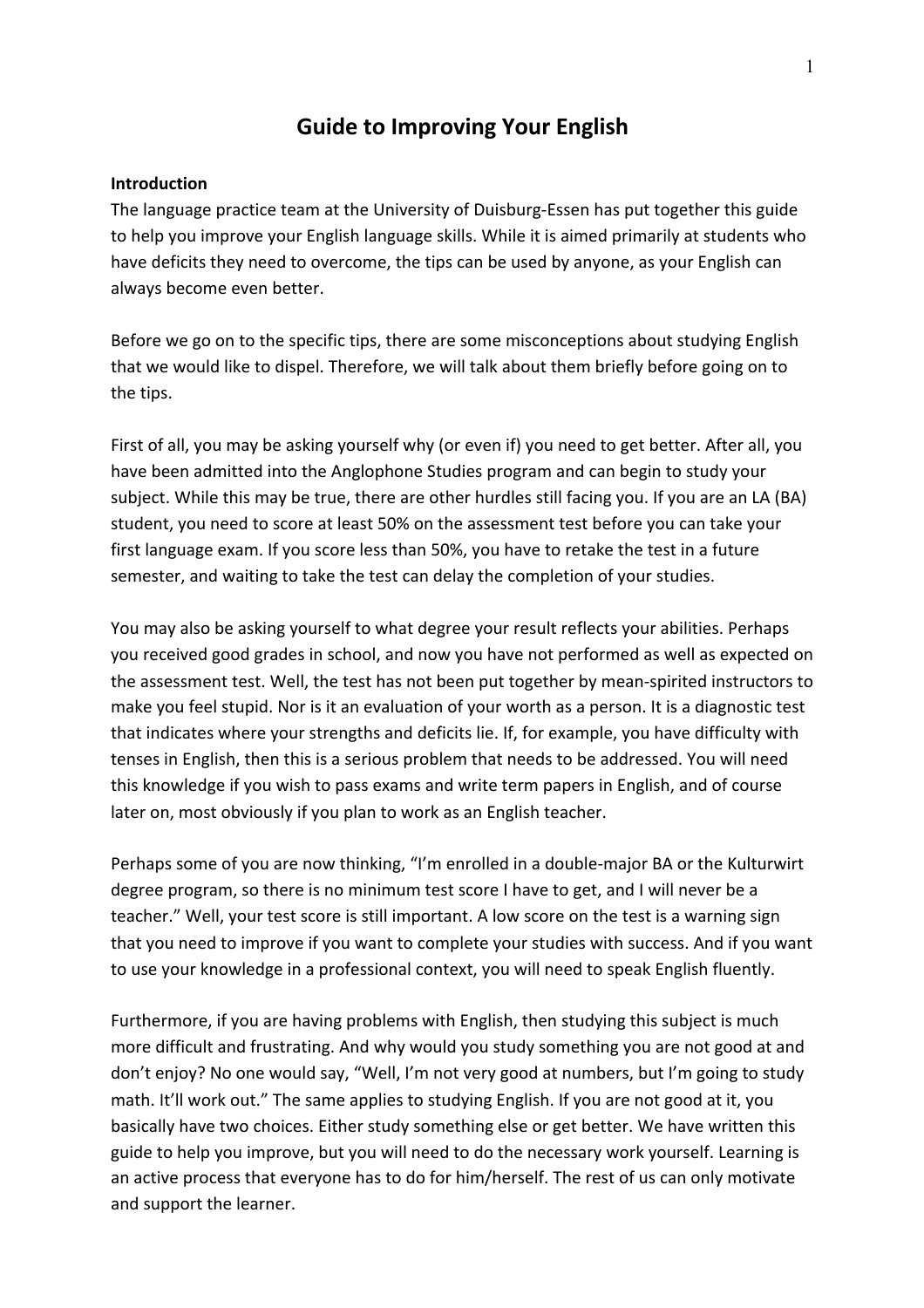This brings us to the next point: if you are weak at English, you will not improve unless you put a considerable amount of work into achieving this goal. There is no instant solution. You will not wake up one morning and suddenly be able to speak fluent English. Nor will English miraculously appear in your head once you have your English degree in hand. You will need to work at it, regularly and over an extended period of time. In fact, if you intend to become a teacher or use English professionally in some form in the future, you will need to spend the rest of your (working) life maintaining and improving your language skills. Doing a couple of grammar exercises or writing one essay, regardless of how awesome it may be, will not put you on the level of a native speaker. To be honest, nothing probably will, as native-like language ability generally requires exposure and learning almost from birth, but that doesn't mean you can't realistically become an extremely proficient user of the language (and an excellent role model for your own pupils later). Learning English is no different from going to the gym. A single workout will not give you the strength or endurance of an Olympic athlete. Improvement takes time and effort.

Many new students think that studying English at university will be no different from learning it at school. Participating in class and doing the assignments will be enough to get better and be successful. But there are indeed important differences. At school, the pace is slower, and you have more contact hours with your teachers to practice what you have been taught in class. In contrast, the typical university course is 90 minutes per week and serves to introduce new material to you. But you must learn this material and how to apply it on your own. This is the independent learning expected and required of university students.

This style of learning is challenging enough for students who can speak fluent English. It is even more difficult for students whose English is at a basic level. If you are such a student, simply attending courses and going through the weekly readings and assignments will not be sufficient to overcome your deficits. Instead, you will have to do extra work. What kind of extra work? Well, it depends on what your deficits are, and this is where this guide comes in. It will give you tips for the following areas:

### **grammar, vocabulary, listening, reading, speaking,** and **writing**.

If you follow these tips, you can and will progress. But keep in mind that improvement, especially if you are at a level considerably below where you need to be, takes time and effort. There is no magic pill or kindly wizard with a magic wand.

### **Grammar**

If you are like most students who have gone through the German education system, you probably last did grammar in middle school. This is quite some time ago, and your skills may be rusty, especially if you never learned the grammar properly in the first place. As a teacher, though, you will need to know English grammar inside out and "in your sleep". If you don't, how can you teach it to your students? And don't expect that you will always be a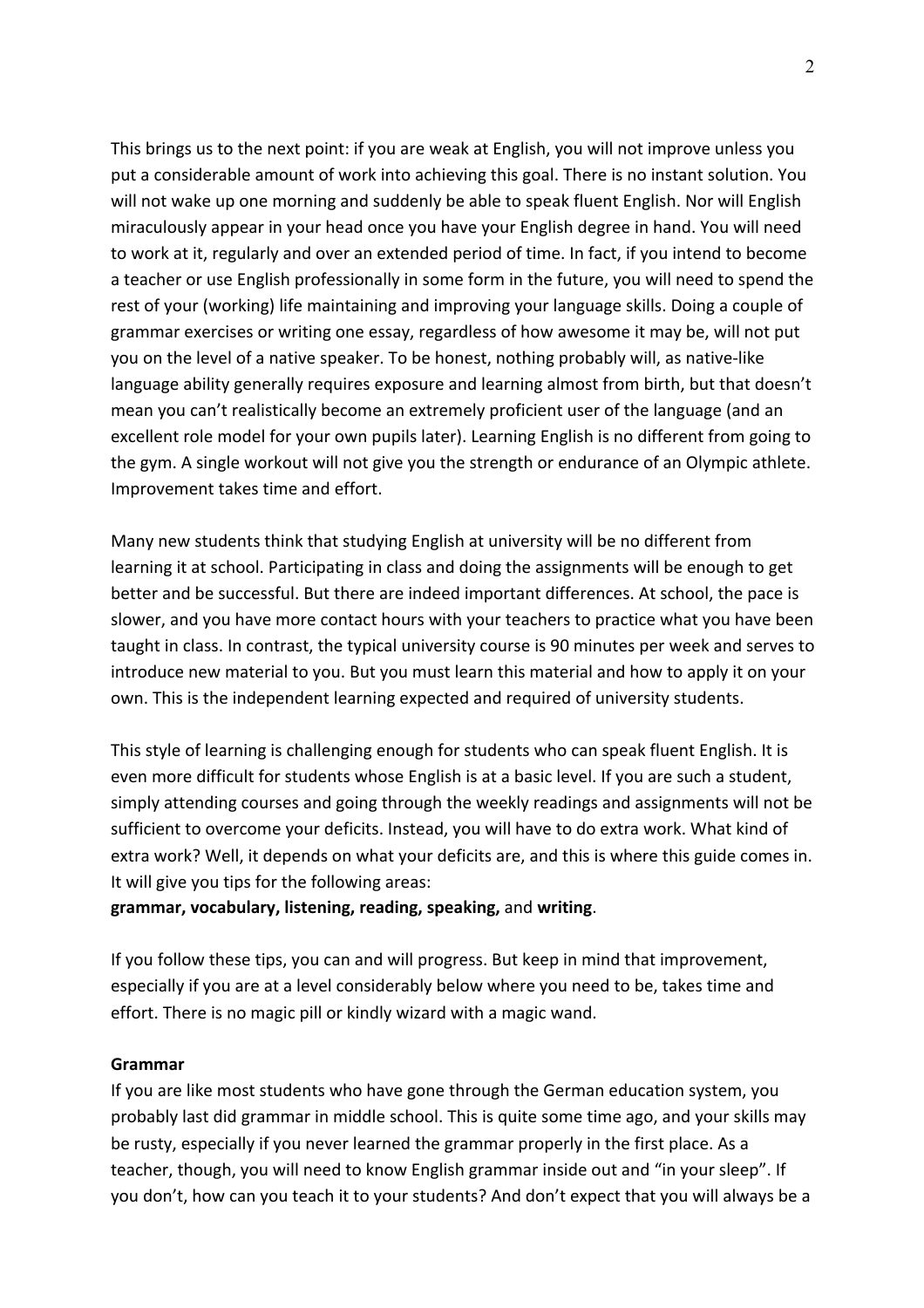step ahead of them. Some of them may be fluent in English, and if they decide to point out your mistakes in front of the class, that can destroy your authority as a teacher.

And those of you who are not studying to become an English teacher need to know grammar too. If you are working at a company and the boss or your colleagues know that you have an English degree, they will come to you with "English tasks" such as communicating with English-speaking clients, writing business letters, composing brochures in English, or translating complex texts. For such tasks, it is important that your English is correct. You are representing the company and need to demonstrate competence and professionalism.

If grammar is an area that you need to work on, we recommend that you get a grammar book with exercises and keys (!). Go through the units and do the exercises, then check your answers. Ideally, you should try to set aside/reserve a minimum amount of time each week for such work and stick to your plan. You'll get a great deal more out of it if you do say a couple of hours regularly every week, than if you spend 10 hours on such exercises one weekend and then do nothing for the next few weeks. If you have difficulty with any of the concepts or exercises, ask one of the language instructors in our department for help. They will be happy that you are taking the initiative to improve your knowledge and can assist you.

There are many grammar books on the market, but here are a few suggestions for you:

A standard grammar that is used by many students is: *English Grammar in Use* by Raymond Murphy. Published by Cambridge University Press ISBN 978-3-12-535424-1 Make sure you get the edition with the answers at the back.

There is also a book with additional exercises: *English Grammar in Use Supplementary Exercises* by Louise Hashemi with Raymond Murphy. Published by Cambridge University Press. ISBN 978-3125354265

*Advanced Grammar in Use* by Martin Hewings. Published by Cambridge University Press. ISBN 978-1107697386

This book is organized the same way as the one by Raymond Murphy, but at a more advanced level. As a matter of fact, this is the grammar book that we recommend for all students taking Comprehensive Language Course I. Again, make sure you get the edition with the answers at the back.

*A Practical English Grammar* by A.J. Thomson and A.V. Martinet. Published by Oxford University Press. ISBN 978-0194313421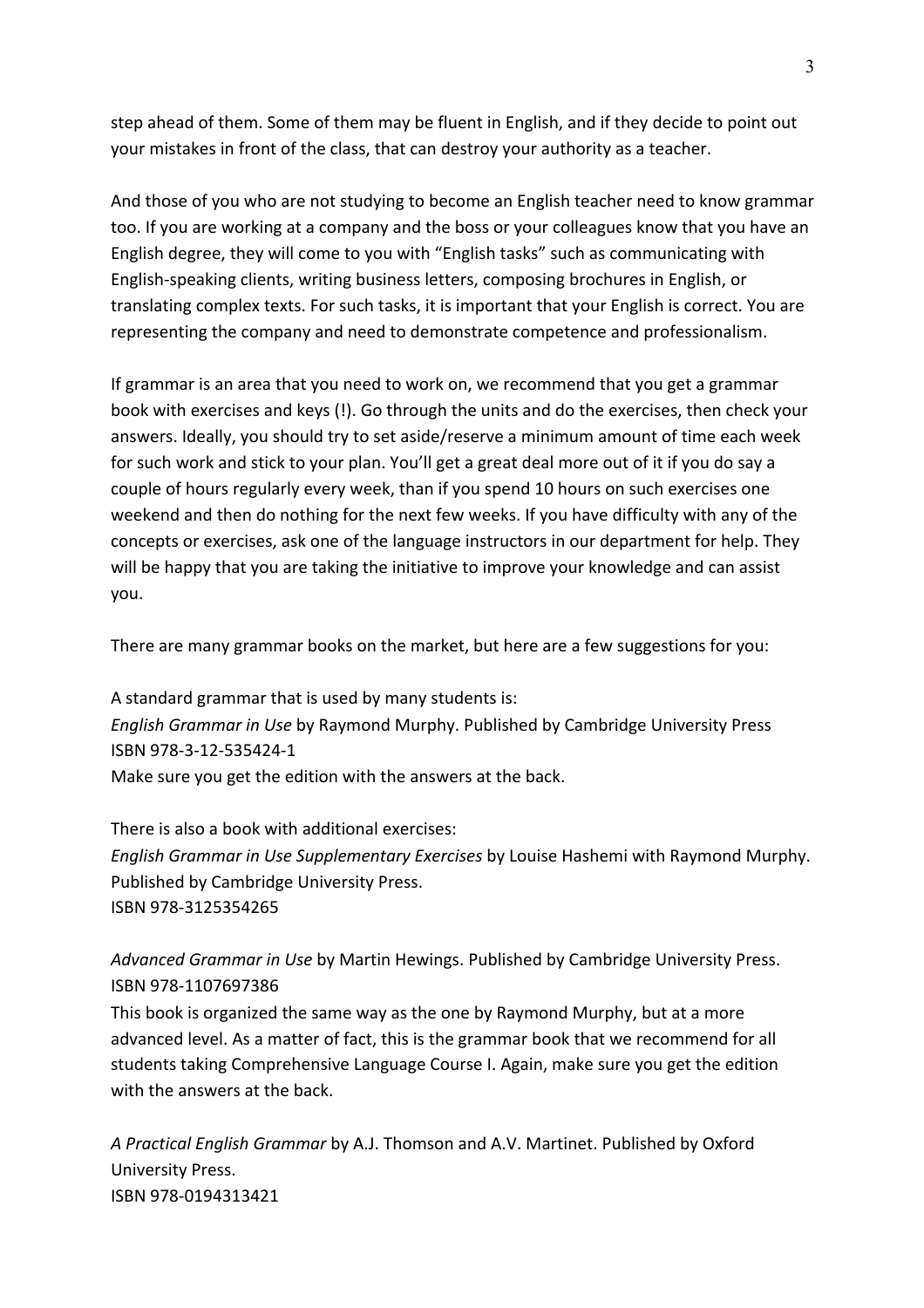This is another standard grammar book for learners of English. It does not have exercises in it, but there are two supplementary books of exercises with keys. These are out of print, but can be purchased used:

*A Practical English Grammar Exercises* 1 by A.J. Thomson and A.V. Martinet. Published by Oxford University Press.

ISBN 978-0194313438

*A Practical English Grammar Exercises* 2 by A.J. Thomson and A.V. Martinet. Published by Oxford University Press. ISBN 978-0194313445

*Exploring English Grammar* by Geoff Sammon. Published by Cornelsen. ISBN 78-3464371312

This is another reference grammar with exercises and a key. It has been written for a German audience and explains grammatical concepts clearly.

The following book takes an error analysis approach. It analyzes English mistakes commonly made by speakers whose native language is German:

*The Mistakes Clinic* by Geoff Parkes. Published by Englang Books. Available through the Englang website (there are several books listed on this page, *The Mistakes Clinic* is farther down the page):

# https://englangbooks.co.uk/efl/

The book has 300 sentences with different kinds of mistakes for you to correct. Includes answer keys and detailed explanations.

And on a lighter note, we have one last recommendation for you: *Have You Eaten Grandma?* by Gyles Brandreth. Published by Penguin Books. ISBN 978-1405945080 This book takes a humorous but nevertheless very informative look at a number of areas of

English, including proper punctuation, spelling, grammar, and usage.

# **Vocabulary**

The English language is rich in synonyms and words that almost mean the same thing, but not quite. The more vocabulary you know, the better your English will be. You will be able to express yourself fluently both in speaking and writing, and you will understand written and spoken English more easily. But learning vocabulary can be **tedious**. If you just quickly Google a word, you won't **retain** it, nor will you learn how to use it properly in context. You need to use a good, **reputable** dictionary, and use the words you have just learned.

An excellent interactive vocabulary website is https://www.vocabulary.com/dictionary/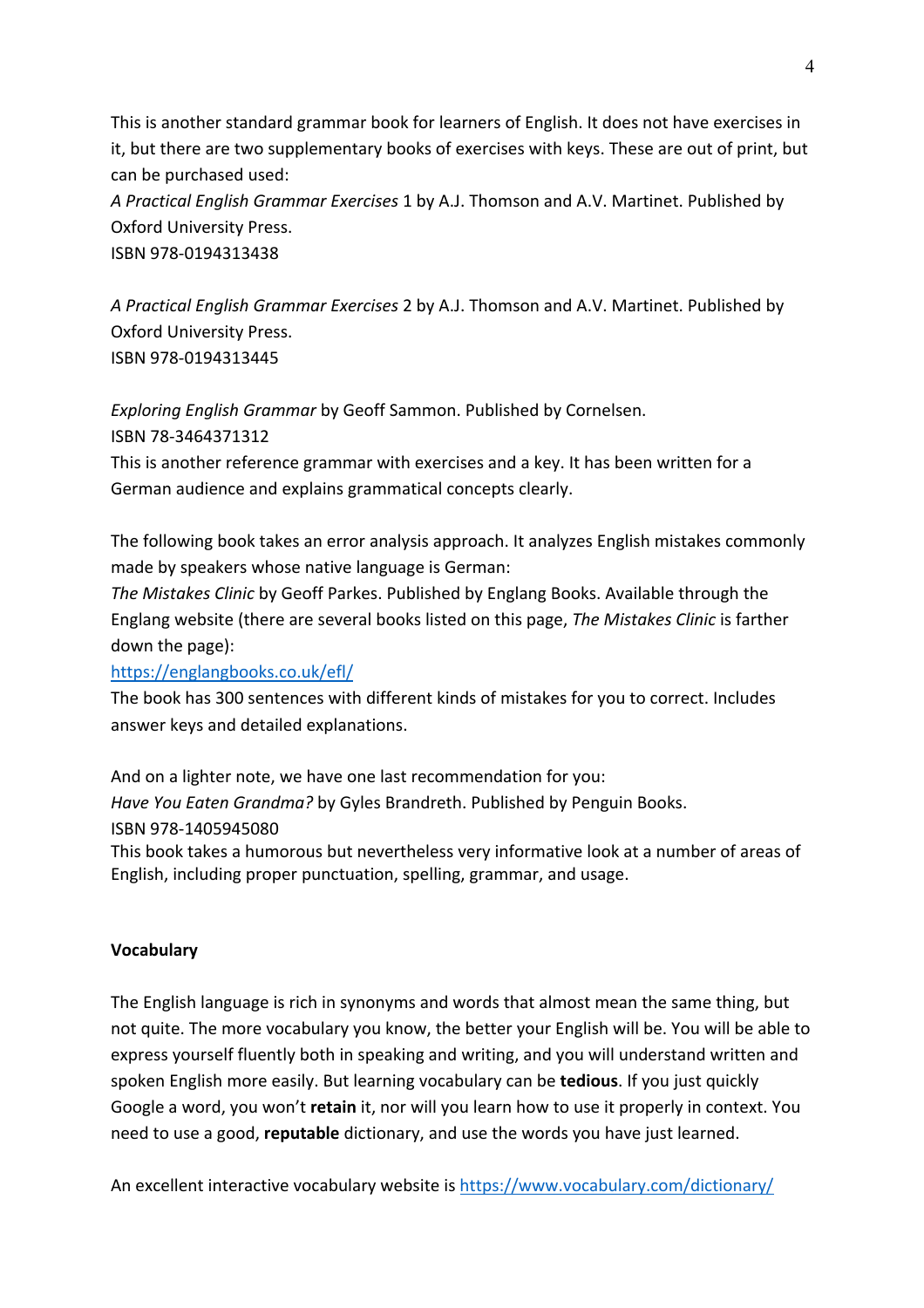This website allows you to set up word banks and do vocabulary quizzes. It also has lovely, funny definitions and examples, and tells little anecdotes to help you remember the vocabulary.

Try it now. Look up '**tedious'**, '**retain'**, and '**reputable'**.

Here are some other, more conventional, online dictionaries that provide example sentences, nuanced definitions, and pronunciation:

https://www.merriam-webster.com/ https://www.collinsdictionary.com/ https://www.collinsdictionary.com/dictionary/english-german (bilingual) https://en.pons.com/translate https://www.oed.com/ (available through your university VPN)

If you still remember your alphabet, good old-fashioned paper dictionaries are also a lot of fun, particularly because you can just browse them and stumble across words you weren't looking for.

*The Oxford Advanced Learner's Dictionary* is probably the best known. It is published by Oxford University Press. ISBN 978-0194798594 (There is also a version available with an online access code for further materials. The ISBN number is for the version without the code.)

Another dictionary that is very useful is a collocations dictionary. It tells you which words are used together with other ones. Here is one that we recommend:

*The Oxford Collocations Dictionary for Students of English*. Published by Oxford University Press ISBN: 978-0194325387

On that note, Oxford University Press also has a dictionary of phrasal verbs:

*The Oxford Phrasal Verbs Dictionary for Learners of English* ISBN: 978-0194317214

And one of idioms:

*The Oxford Idioms Dictionary for Learners of English* ISBN: 978-0194317238

Don't panic. We are not telling you to go out and buy all these dictionaries, but they are helpful when it comes to learning vocabulary and you should be aware of them.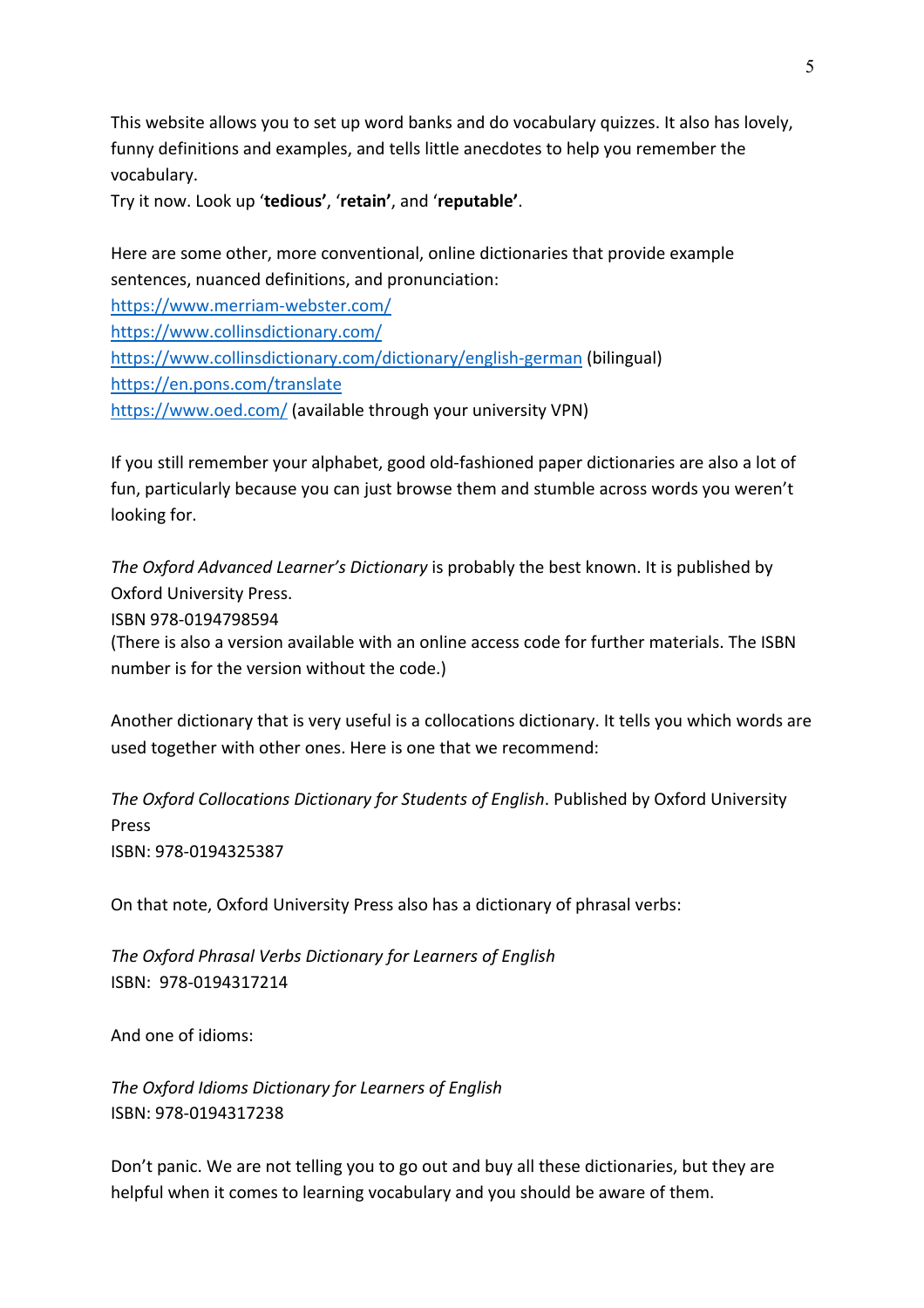If you are the type of student who likes more regimented learning resources – and there is nothing wrong with that -, we strongly recommend the following vocabulary trainer:

*English Vocabulary in Use - Advanced* by Michael McCarthy and Felicity O'Dell. Published by Cambridge University Press ISBN 978-3125410244 This book provides topical word lists and vocabulary exercises.

There is also an upper-intermediate edition available:

*English Vocabulary in Use – Upper-intermediate* by Michael McCarthy and Felicity O'Dell. Published by Cambridge University Press ISBN 978-1316631751

Don't be over ambitious. You will soon give up if you try to learn too many words in one day, so be realistic. When you come across a new word, note it down. This will help you to remember it, particularly if you write it by hand. Put it in a journal, make up sentences, write little stories, song-texts etc.

Beyond using trainers like the ones above, you should keep your eyes open for new vocabulary whenever you read or listen to English. Write down new words in a notebook. When you do this, also note the context and the collocations/constructions. Is it used in a positive or negative context? Does the word require a preposition before or after it? A particular tense?

Review the words in your notebook regularly. Pick out some of them and try to incorporate them in your spoken or written English (but keep in mind the context – don't try to force them into situations that are not relevant or appropriate). Write a text using these words. Your text can be about anything, for example a story, poem, or a factual report, perhaps even a diary entry (more about diaries and journals later). If you want, you can make flashcards with the words on one side and the definitions on the other to test yourself. Play with language and enjoy it.

(And remember that 'vocabulary' is always singular!)

### **Listening**

Today, developing your English listening skills is easier than ever before. There are countless audio sources which allow you to listen to native speakers of English. Here are just a few:

*Films and TV Series*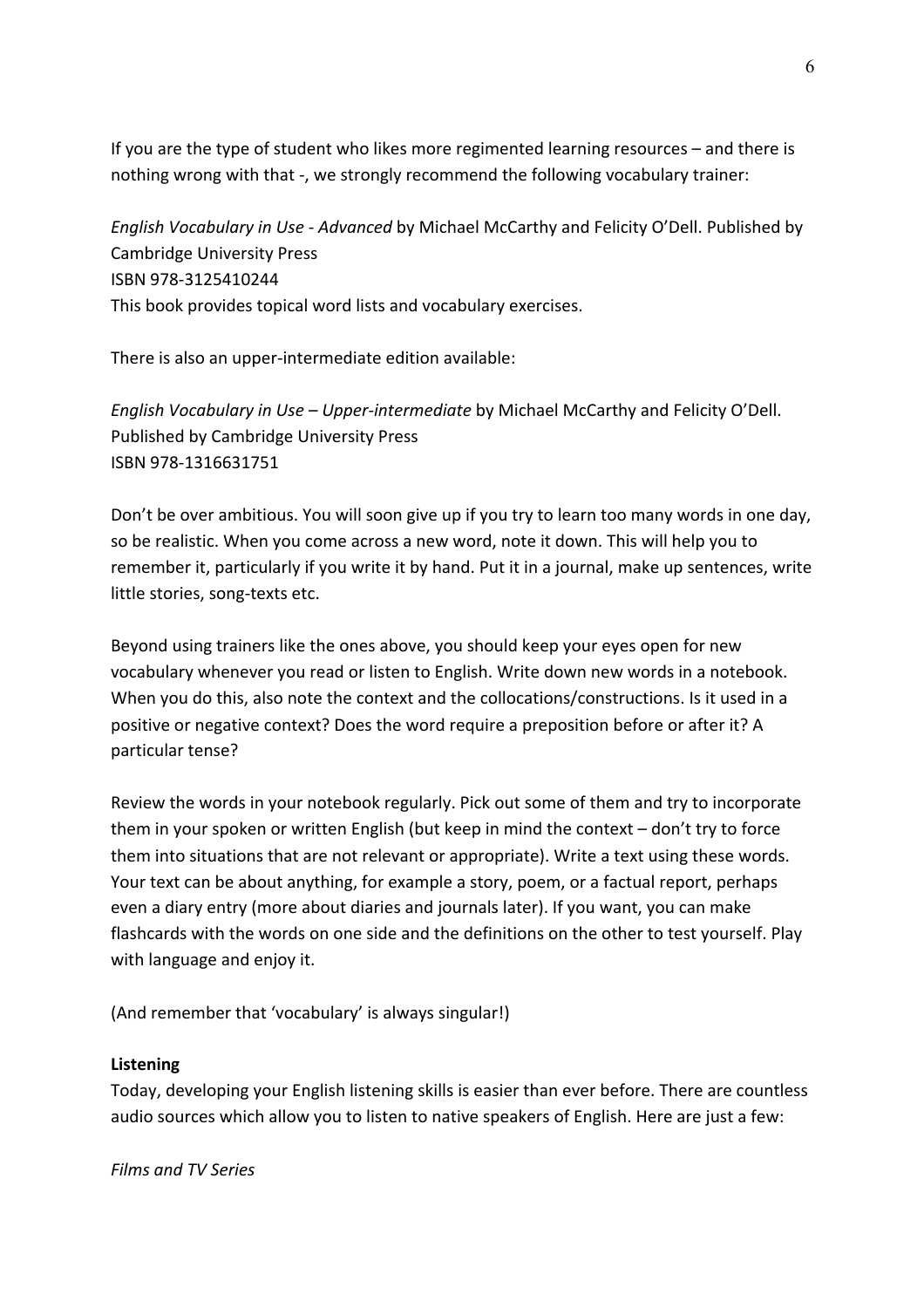Back in the old days, access to English-language shows and movies was limited to what happened to be playing in the theaters/theatres or on TV. Now there are thousands of movies and TV shows to choose from on DVD and streaming services. You can choose the soundtrack and add the subtitles if you wish. You can also stop and replay a passage that you didn't catch or understand. DVDs are quite inexpensive and many of you probably already have subscriptions to streaming services, but if you are on a really tight budget, you can go to your local public library and borrow them for free.

### *Podcasts*

There are literally hundreds of thousands of podcasts available, on nearly any subject, and usually for free. You can access them through a program like iTunes (or its successor, Podcasts), Google Podcasts, or Spotify, or you can simply use a search machine, typing in your search terms. If you are not sure what to look for, type in something like "best podcasts of this year" or type in something you're interested in together with the word "podcast." They don't have to be podcasts about learning English, although there is no scarcity of those. You can stream podcasts or download them onto your smartphone and listen to them any time you have a spare moment.

Just one example of a podcast for English learners is *All Ears English*, which has over a thousand podcasts about all things language related. The hosts also produce an IELTS preparation podcast. These podcasts are free. If you want, you can also order transcripts, but they cost money. Here is the link to the *All Ears English* podcast: https://www.allearsenglish.com/general-fluency/

The BBC has an excellent website for English learners including not only podcasts but learning activities as well. The site also has resources for teachers. Furthermore, the BBC is on Instagram and Twitter so you can learn English via social media. Here is the link. It is well worth checking out: https://www.bbc.co.uk/learningenglish/english/

National Public Radio (NPR) has many podcasts to listen to, covering topics such as news, comedy, pop culture and storytelling: https://www.npr.org/programs/

These are just three examples of sites to go to. As mentioned above, there are literally thousands of podcasts for you to listen to.

In addition to listening to specific podcasts, you might also try listening to English language radio. For British English, Radio 4 is highly recommended. You can listen to it, for example, on the BBC Sounds website:

https://www.bbc.co.uk/sounds/play/live:bbc\_radio\_fourfm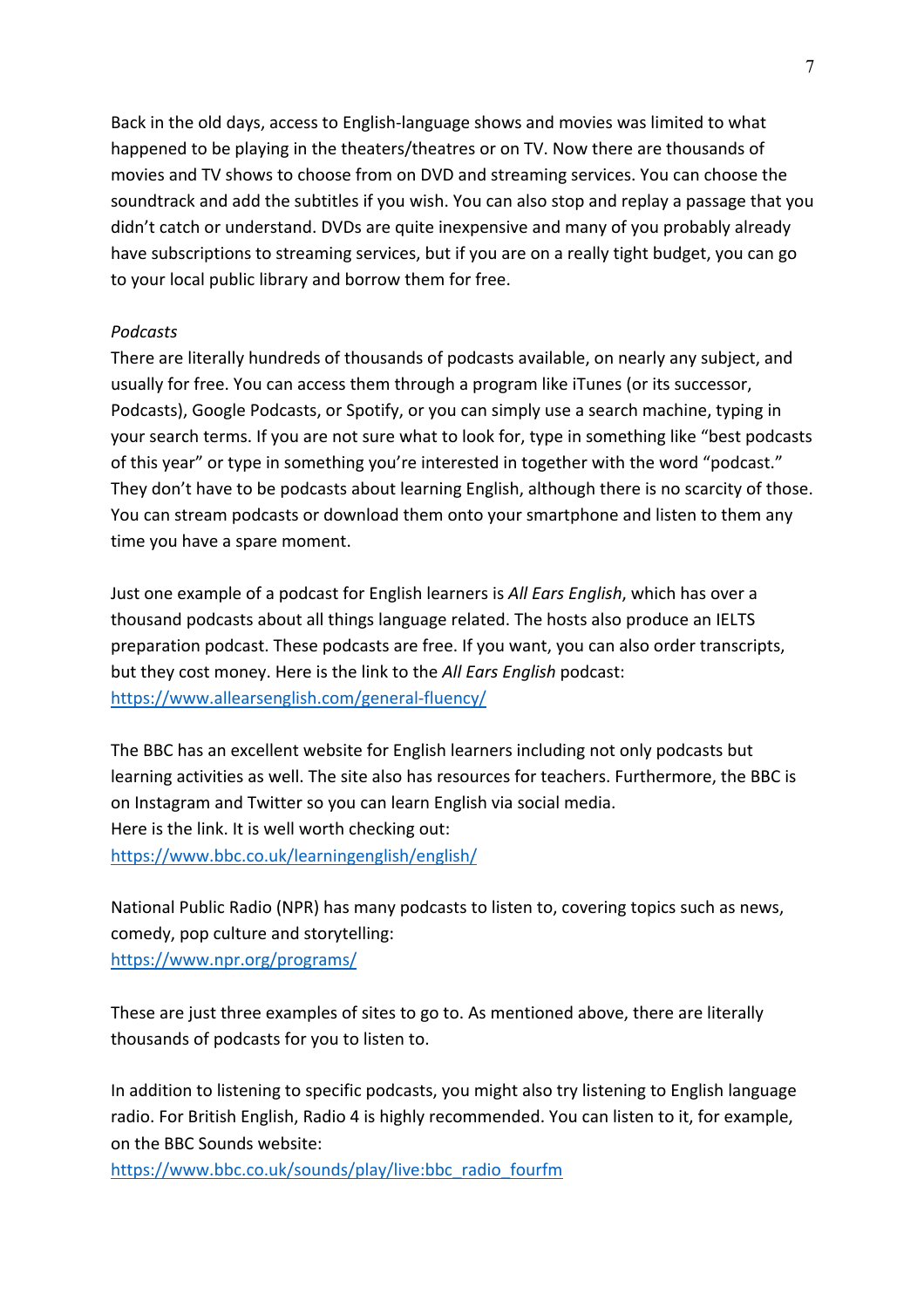While you can always listen to podcasts for information and entertainment, you can go a step further and use them specifically to test your listening comprehension. Listen for the content, perhaps taking notes. Then summarize the main points of the podcast. You can do this in writing, as a speaking activity or even as a silent mental activity inside your head. Then listen to the podcast again to check and see if you remembered all the important points correctly.

In addition to listening for content, also try to listen for language. Are there any idiomatic expressions that the speakers use? What about collocations? Think about the verb tenses that the speakers chose. Are they different from the ones you would have chosen or that are used in German (or whatever your native language is)? Are there any signal words or other reasons that explain why the speakers chose the ones they did?

Here too, you can keep a language notebook in which you can write down new words or phrases. Try to use them when you speak or write English. In general, you should make it a habit to not just passively "consume" such content, but actively work on listening to (and analysing) it.

### **Reading**

Read regularly in English, beyond what you are asked to read for your classes. You can focus on novels, short stories or non-fiction, but if you want to learn about a wide range of topics and their associated vocabulary, reading newspaper articles is an even better way to go. And newspaper articles are short, so you can get through them quickly. Here too, the internet offers you a wealth of resources. While many online newspapers have a paywall, there are others that are (still) free:

Here is just a sampling of the free ones: CNN www.cnn.com

The Guardian https://www.theguardian.com/international

The Independent https://www.independent.co.uk/

The Canadian Broadcasting Corporation (CBC) (With podcasts and live streams) https://www.cbc.ca/

Vox https://www.vox.com/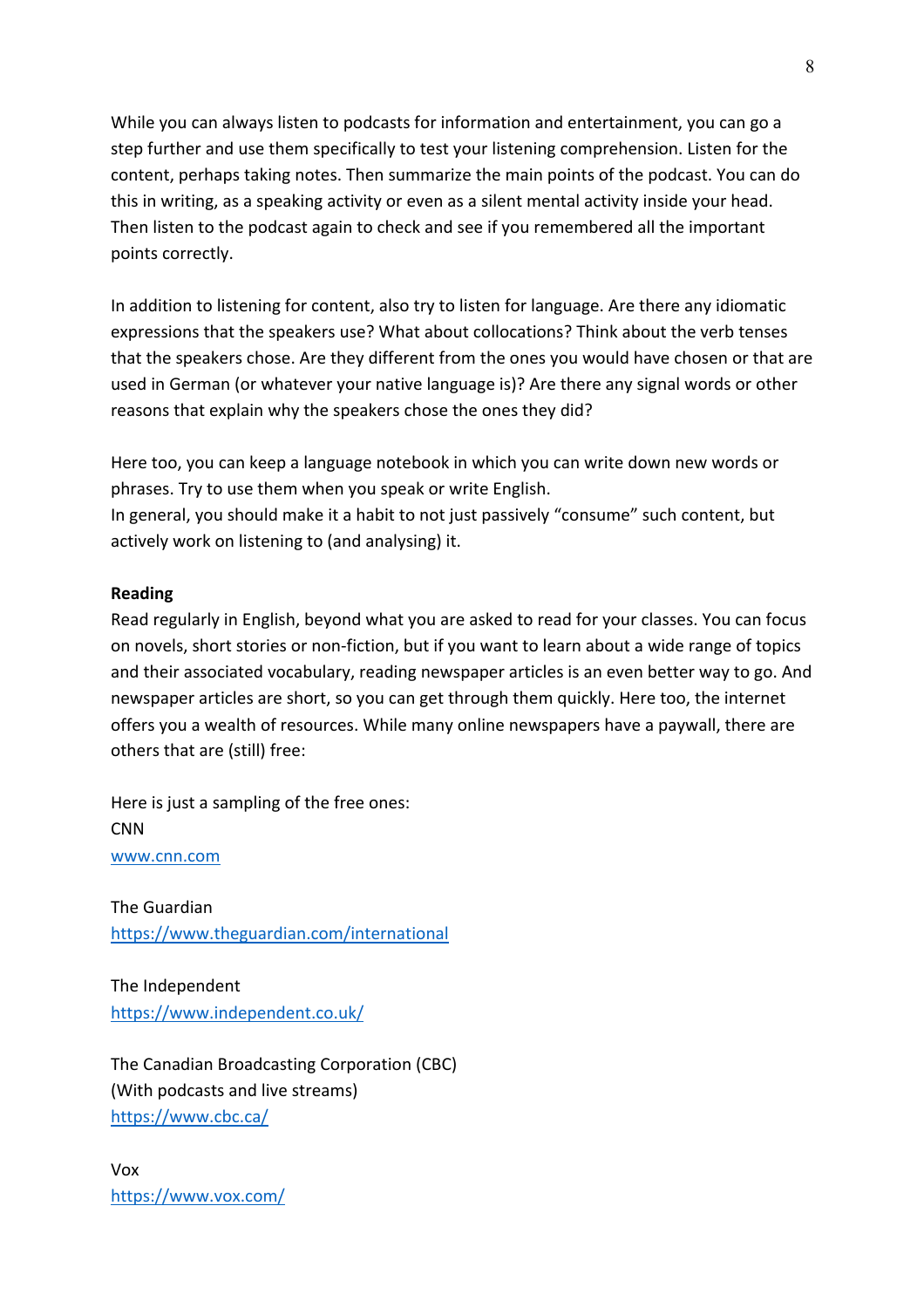National Public Radio (NPR) (With lots of podcasts too – see above) https://www.npr.org/

Websites like the Washington Post and New York Times allow you to read a limited number of articles per month for free, but also offer digital subscription at reasonable rates (currently about €30,- per year).

The New York Times https://www.nytimes.com/

The Washington Post https://www.washingtonpost.com/

One newspaper that is very useful for both English learners and English teachers is *World and Press*. This newspaper is actually a collection of articles from English-language newspapers, primarily from the U.K. and the United States, but also from other Englishspeaking countries including Canada, Australia, and India. The articles cover a wide range of political and cultural topics that offer interesting insights into these countries. Below each article is a list of difficult words with their German translations, so you do not need a dictionary. That is why they are a favourite of teachers at German schools. The paper is published twice a month, with double editions at Christmas and in the summer. You can buy single copies at newsagents that sell international papers (e.g. at train stations) or you can subscribe. Here is the link to the publisher:

https://www.sprachzeitungen.de/englisch/world-and-press.html

When you read, you should not only be doing so to understand the content, but also to learn about the language. Look at how vocabulary, grammar and syntax are used in the texts. What is different from your native language? Note down interesting and useful expressions. Remember, once you are a teacher, you will have to explain such things to your pupils, so you should already be thinking about them when you read something in English.

### **Speaking**

Take advantage of opportunities to speak English whenever they arise. Don't worry about making mistakes; the more you practice, the better you will become.

Participate in class discussions at university. Here you can practice using the specialized vocabulary you learn in your courses.

Meet up with other English students for coffee, a meal or an English movie and talk in English, at least for some of the time you are together. If you can, try to do this regularly.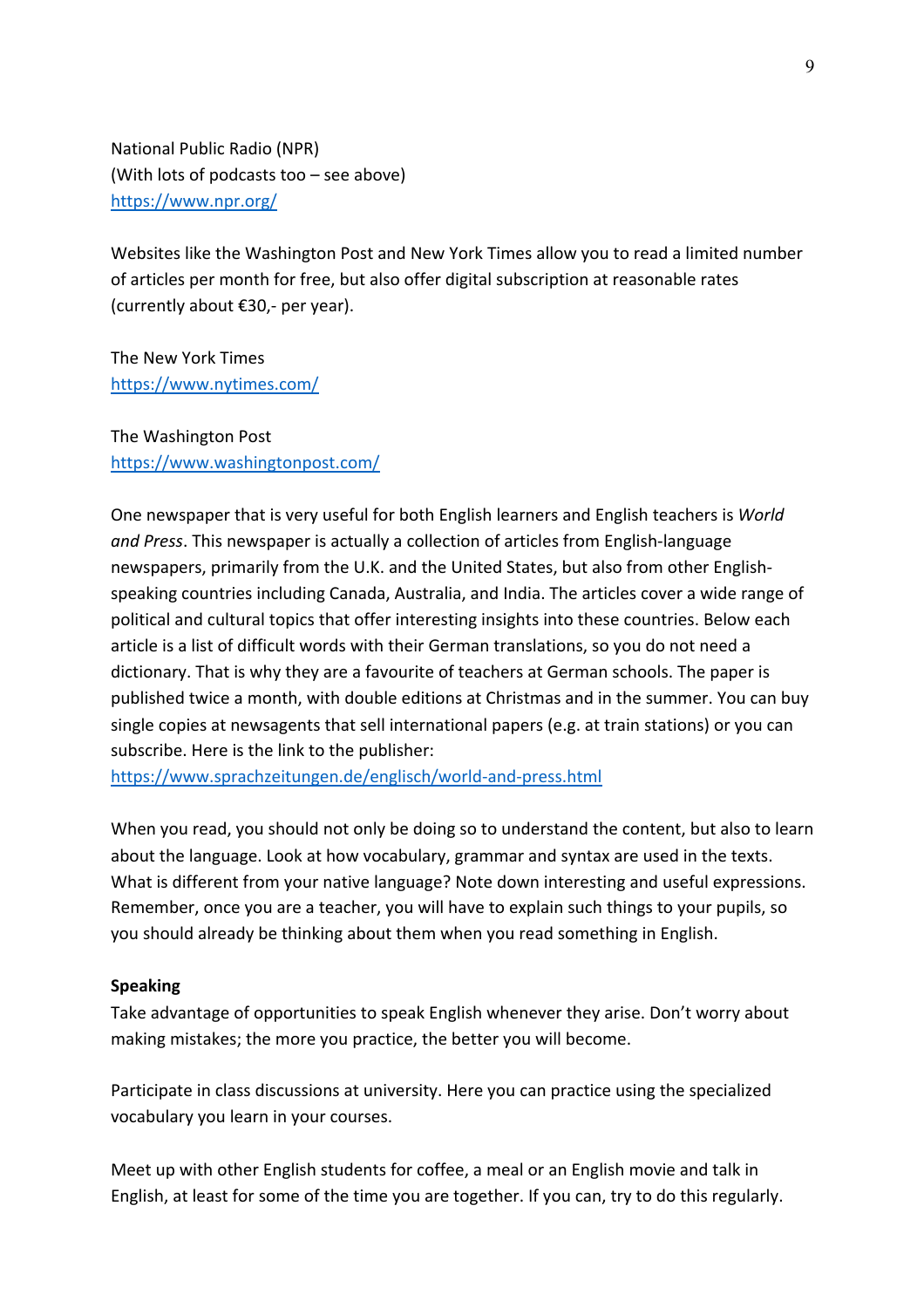Again, don't worry about making mistakes. If you are always afraid to speak, you will never improve. And you can also ask your language partners to (politely) correct your mistakes and do the same for them (just don't go overboard. No one likes a nitpicker).

Find a tandem language partner. Believe it or not, there are native-English students at the university. Some are exchange students while others are taking their entire degrees here. They are often interested in improving their German or learning another language. You and your tandem partner can practice speaking your native languages with each other and at the same time meet new people.

The UDE has a website to facilitate meetings between potential tandem partners: https://www.uni-due.de/sprachtandem

The University of Bochum has a program as well: https://www.hochschule-bochum.de/die-bo/wichtige-einrichtungen/internationaloffice/angebote-io/sprachtandem/

In the past, the English department's Fachschaft organized pub crawls and other social activities. And just because it is called a pub crawl doesn't mean that you need to drink alcohol; you can have non-alcoholic drinks and still take part in order to meet people and speak English. Contact the Fachschaft to see what they have planned for this semester. Here is the link to their website:

https://www.uni-due.de/fachschaft1a/anglistik.php

If you are interested in theater and acting, our university has its own English-language drama group: DUET (Duisburg University English Thespians). This group has been around since the early 1980's and has staged a play at the end of nearly every winter semester (Covid permitting). Its members include both native and non-native speakers from all over the world, and new additions to the team are always welcome. And should you be hesitant about appearing on stage in front of a live audience, you can still help with lighting, costumes, stage props, etc. DUET is based on the Duisburg campus. Here is a link to the website:

https://www.uni-due.de/duet/index.html

# **Writing**

As with speaking, the more you practice writing, the better you will become. Again, take advantage of the opportunities that are offered to you. For example, do the written assignments (in English, of course!) that your instructors ask you to do, even if they are optional. Just because they are optional does not mean that they are unimportant or unnecessary. These assignments are an excellent opportunity to practice your academic English and receive feedback on your writing. Unfortunately, many weaker students do not hand in optional assignments, even though they are the ones who need this practice the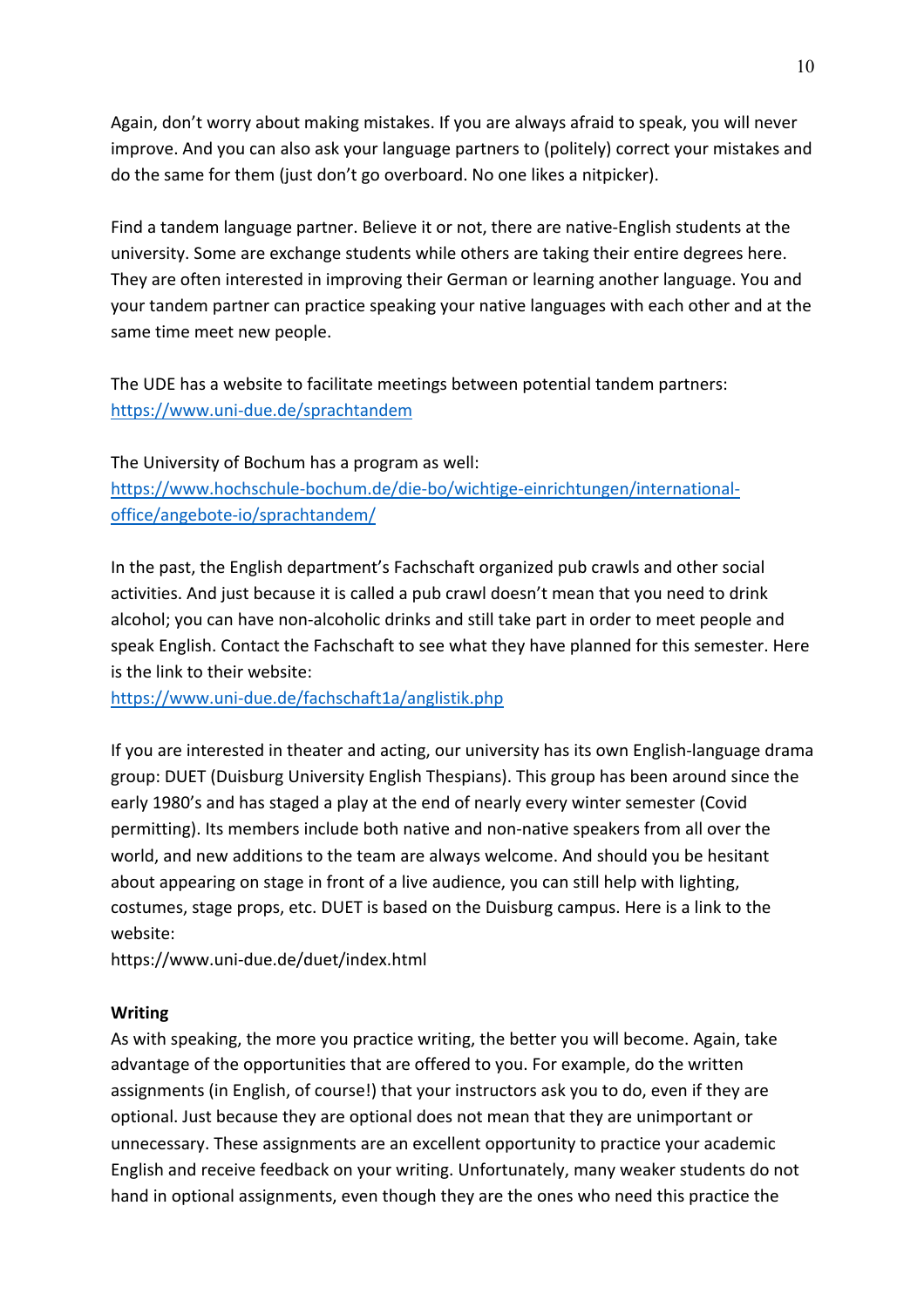most. They don't have the time, or they find expressing their ideas in English to be too hard. But if students don't practice writing, how can they expect to get better?

Here the experience of one of our former students comes to mind. Her story serves as an excellent example of what diligence and motivation can achieve. She needed to improve her English, but family commitments prevented her from going abroad for a semester. Nevertheless, she knew that she needed to improve her language skills. So she wrote an essay every week for a year and a half, handing them in to one of the language instructors and getting feedback on her work. She graduated from the department and went on to receive a Ph.D. After she had graduated, she came back for a visit and said how everyone at her place of work was impressed by her excellent English. Practice does make perfect.

Writing does not have to be done within the context of the university; you can practice writing on your own. Keep a journal or diary and write down your thoughts and experiences. You do not have to write much, but you should get into the habit of writing regularly, every day, if possible. It may seem difficult at first, but again, the more you practice, the more fluent you will become.

Another option is to write a blog. As blogs can be written about anything and everything, choosing a topic that interests you will motivate you to write regularly. Furthermore, you can determine who has access to your blog, so it can be for your eyes only, a small group of friends, or anyone who shares your interests. You can even write it together with other fellow language learners who also wish to practice their writing. It is completely up to you. There are numerous different blog services available for free. Here are links to two of them:

### Blogger

https://www.blogger.com/about/?bpli=1

### Wordpress

https://wordpress.com/de/

While we are on the topic of sharing your writing, we would like to mention two more options:

If you like fanfiction, there are many sites where you can upload your stories. New material is always welcome. And don't let yourself be intimidated by the other authors. Many of them are non-native speakers whose English is not perfect either.

Alternatively, you may consider submitting your work to a literary journal. Our Anglophone Studies Department has its own journal of student writing – *Diamonds in the Rough*. Go to their site and check out the past issues to see what other students have written. Here is the link: http://diamondsintheroughmagazine.com/